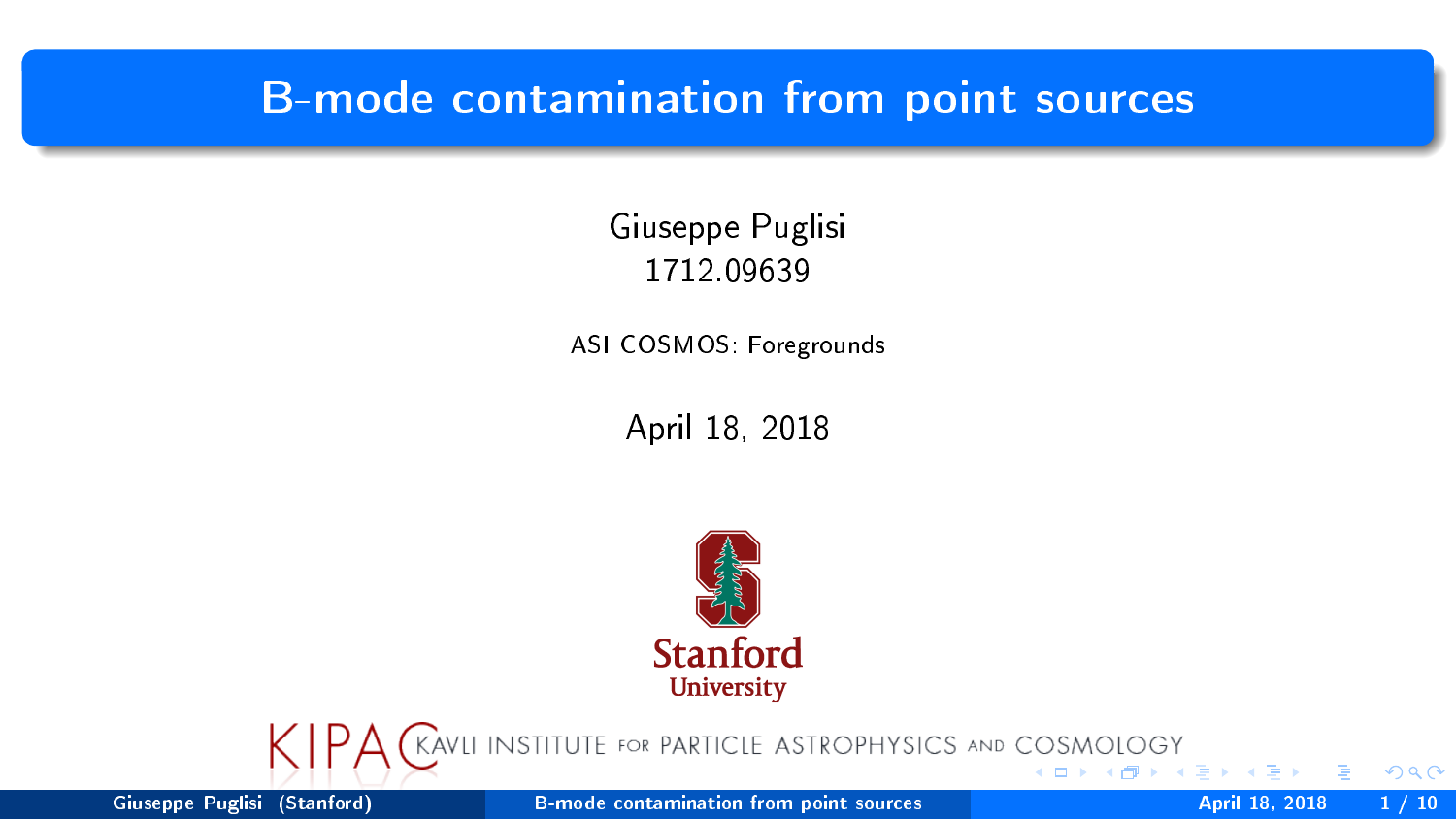## <span id="page-1-0"></span>Extragalactic Sources in CMB surveys



 $Q($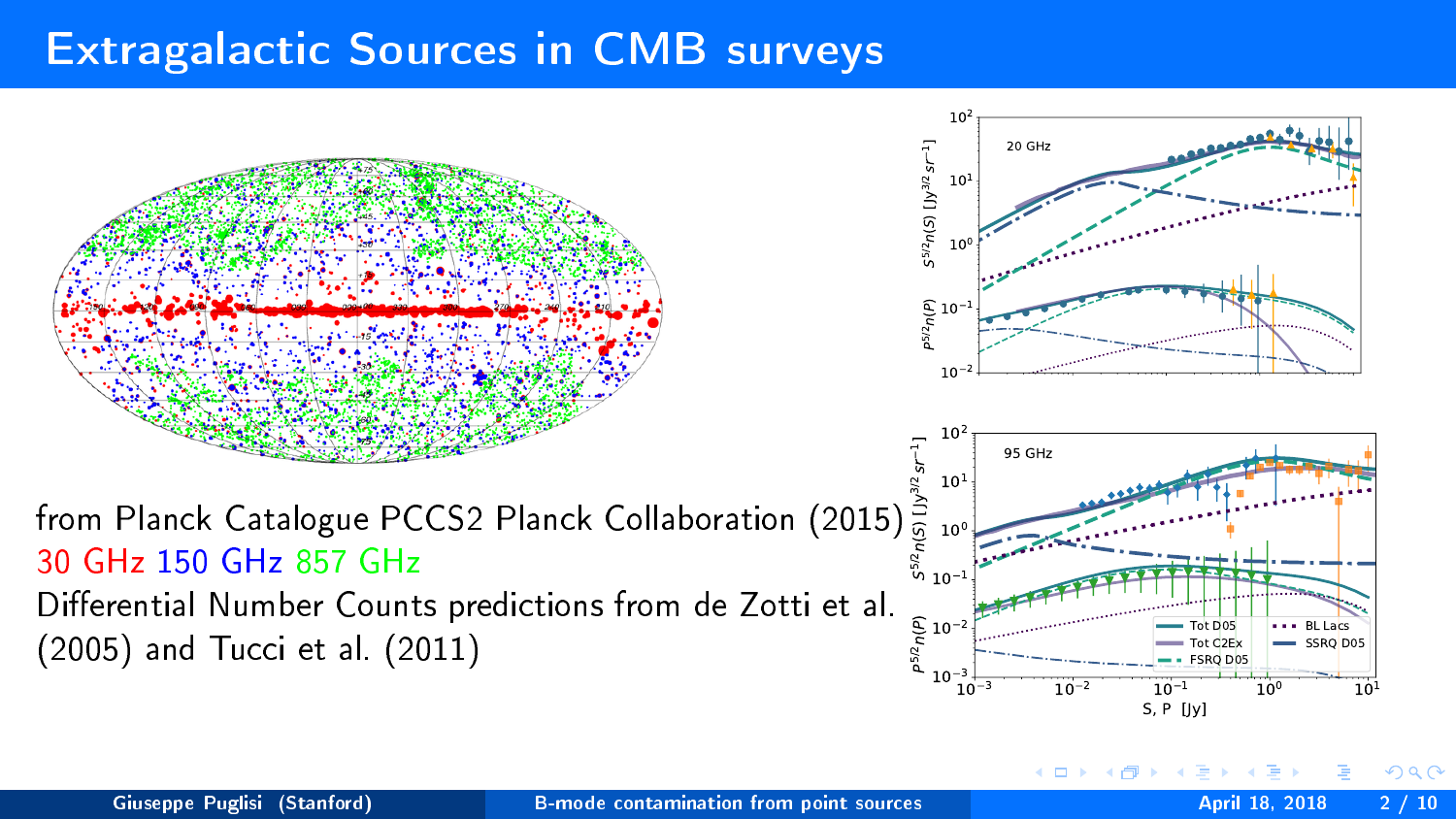## <span id="page-2-0"></span>Applied methodology Puglisi et al. (2017)

|                   | Frequency [GHz] | Sky Region                                       | <b>FWHM</b>     | Detect. flux                | $90\%$ Compl.          | $#$ Sources       |
|-------------------|-----------------|--------------------------------------------------|-----------------|-----------------------------|------------------------|-------------------|
| <b>NVSS</b>       | 1.4             | $\delta > -40^{\circ}$                           | 45''            | $0.29 \text{ mJy/beam}$     | $2.3 \text{ mJy}$      | $1.8 \times 10^6$ |
| S-PASS            | 2.3             | $\delta < -1^{\circ}$                            | 8.9'            | $1 \text{ mJy/beam}$        | $420 \text{ mJy}$      | 533               |
| JVAS              | 8.4             | $\delta \geq 0^{\circ}$ , $ b  \geq 2.5^{\circ}$ | 0.2''           | $50 \text{ mJy}$            | $200 \text{ mJy}$      | 2720              |
| <b>CLASS</b>      | 8.4             | $0 \geq \delta \geq 70^{\circ}$                  | 0.2''           | $20 \mathrm{mJy}$           | $30 \text{ mJy}$       | 16503             |
| AT20G             | 4.8, 8.6, 20    | $\delta < 0^\circ$ , $ b  < 1.5^\circ$           | 10'', 6'', 11'' | $40 \text{ mJy}$            | $100 \text{ mJy/beam}$ | 5890              |
| <b>VLA</b>        | 4.8, 8.5,       | $\delta > -15^{\circ}$                           | 12'', 6'',      | 0.7, 0.3,                   | $40 \text{ mJy}$       | 159               |
|                   | 22.5, 43.5      |                                                  | 4''.2''         | $0.9, 1.2 \text{ mJy/beam}$ |                        |                   |
| <b>PACO</b>       | 20              | Ecl. lat. $<-65^{\circ}$                         | 11''            | $40 \text{ mJy}$            | $200 \text{ mJy}$      | 104               |
| XPOL-IRAM         | 86              | $\delta > 30^{\circ}$                            | 28''            | $0.5$ Jy                    | $1 \mathrm{Jy}$        | 145               |
|                   | 30, 44,         |                                                  | 32.4', 27.1',   | 117.229.                    | 427,692,               | 1560.934.         |
| PCCS <sub>2</sub> | 70, 100,        | Full sky                                         | 13.3', 9.7',    | 225, 106,                   | 501.269.               | 1296.1742.        |
|                   | 143.217         |                                                  | 7.3', 5.0'      | $75.81$ mJ $v$              | $177.152 \; \rm{mJy}$  | 2160.2135         |

- $\bullet$ 32 polarized sources detected at 97.5 GHz by ALMA
- $\bullet$ compute the fractional polarization distribution from
- $\bullet$  Lognormal best-fit  $\Rightarrow$  estimate average fractional pol



 $2990$ 

÷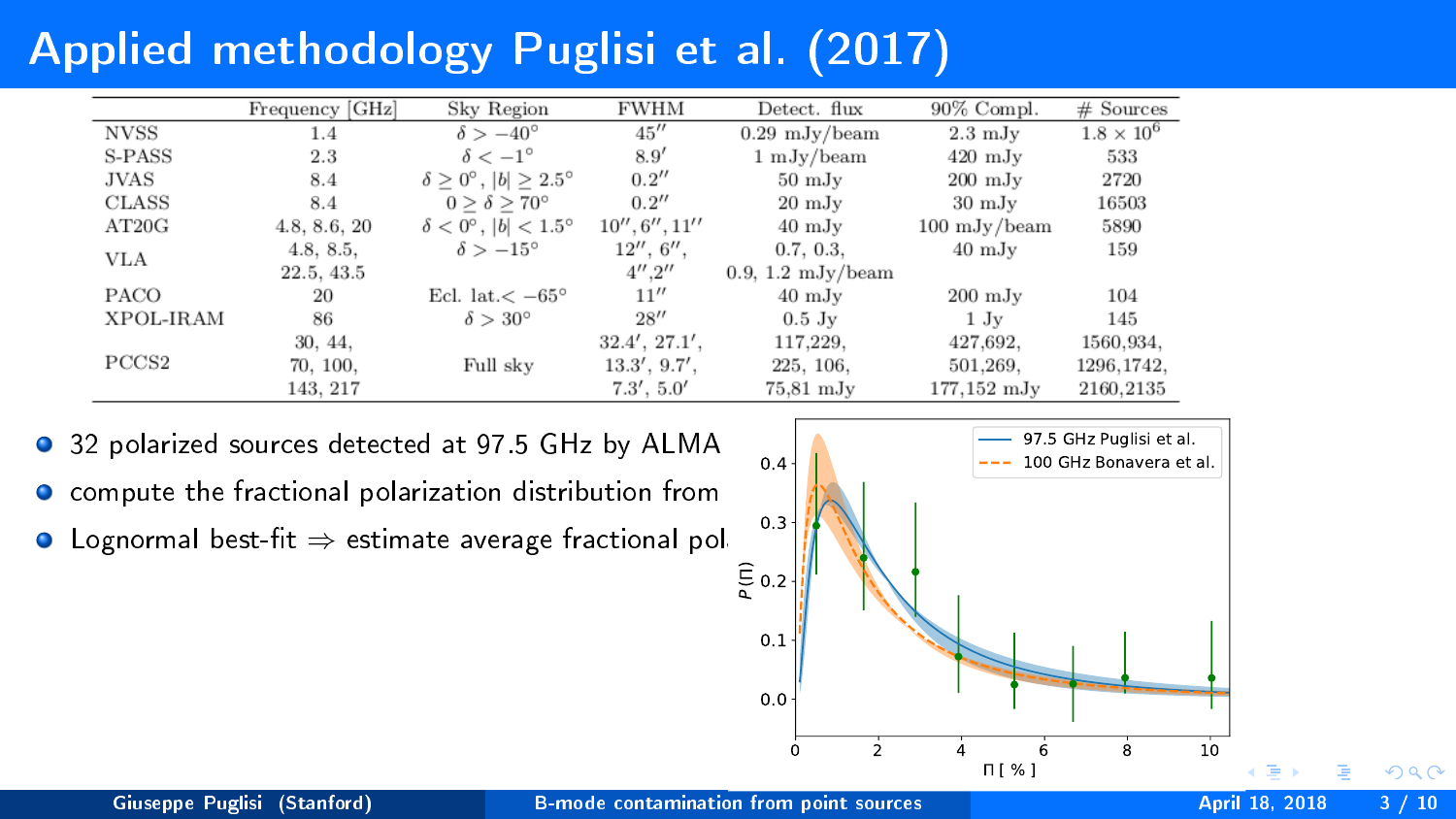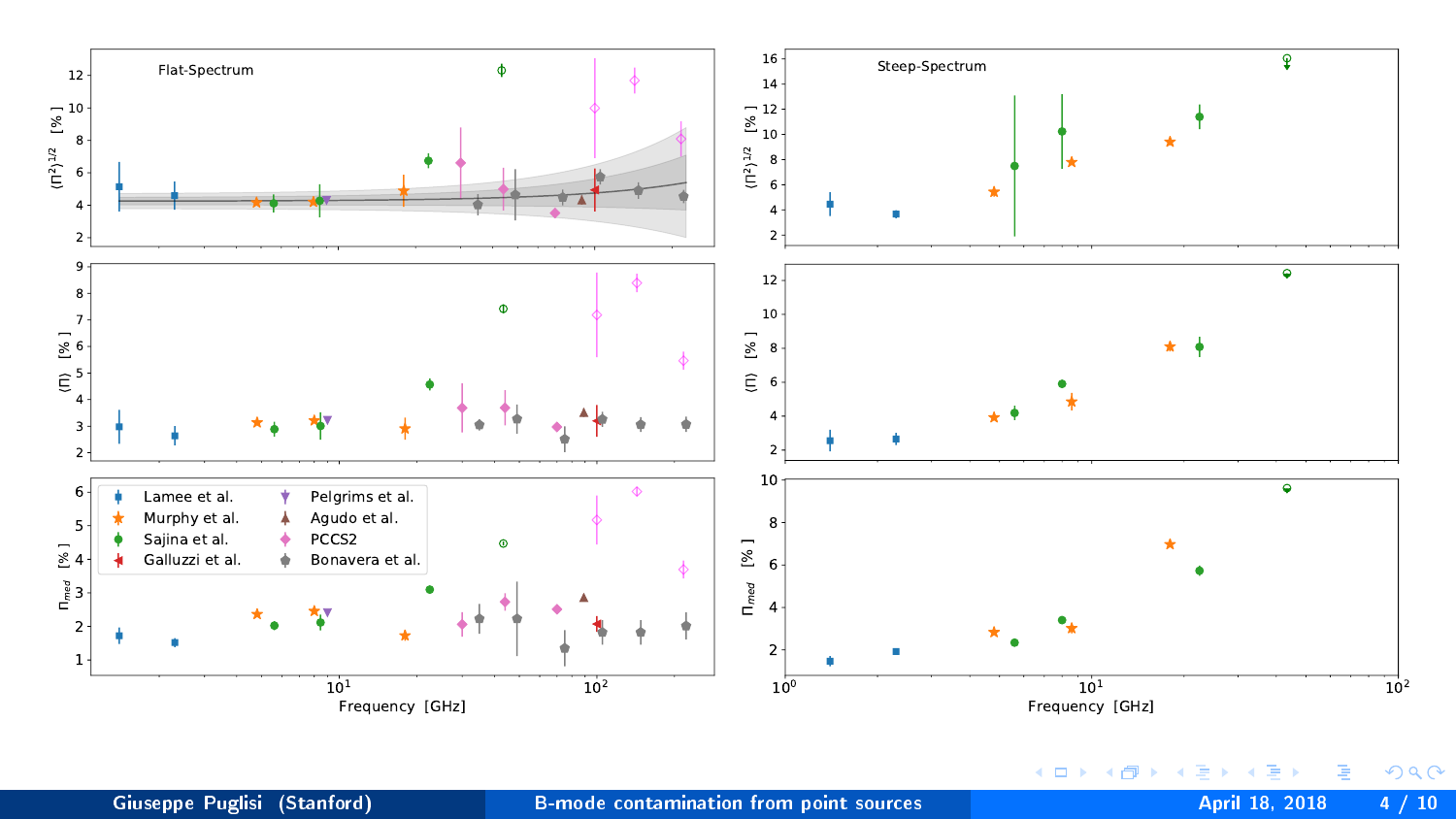PS4C is a python package publickly available<sup>1</sup>, tutorial and documentation are also provided The input to PS4C are the specifics of a given experiment:

- **o** frequency channels
- **o** sensitivities
- **o** beam resolutions
- **o** survey area

```
In [3]: \vert<br>fwhms=[ (C.c.cgs/(f*1e9/ u.s ) /(42.*u.cm)* u.rad ) .to(u.arcmin).value for f in freqs]
freqs=np.array([27,39,93,145. 1)
sensitivities = [20.8, 14.3, 3.3, 4.1]fskv=.2SO=Experiment( ID='Simons Observatory',sensitivity= sensitivities, frequency=freqs, nchannels=len(freqs), fwhm=fwhms
                    units sensitivity='uKsarts'.units beam='arcmin'. timeobserv=5*u.vr)
fcSO=Forecaster(SO, ps4c dir=dir ps)
fcSO.forecast pi2scaling(verbose=False, include steep=False)
fc50()
```
1 https://gitlab.com/giuse.puglisi/PS4C

 $2990$ 

**NATIONAL**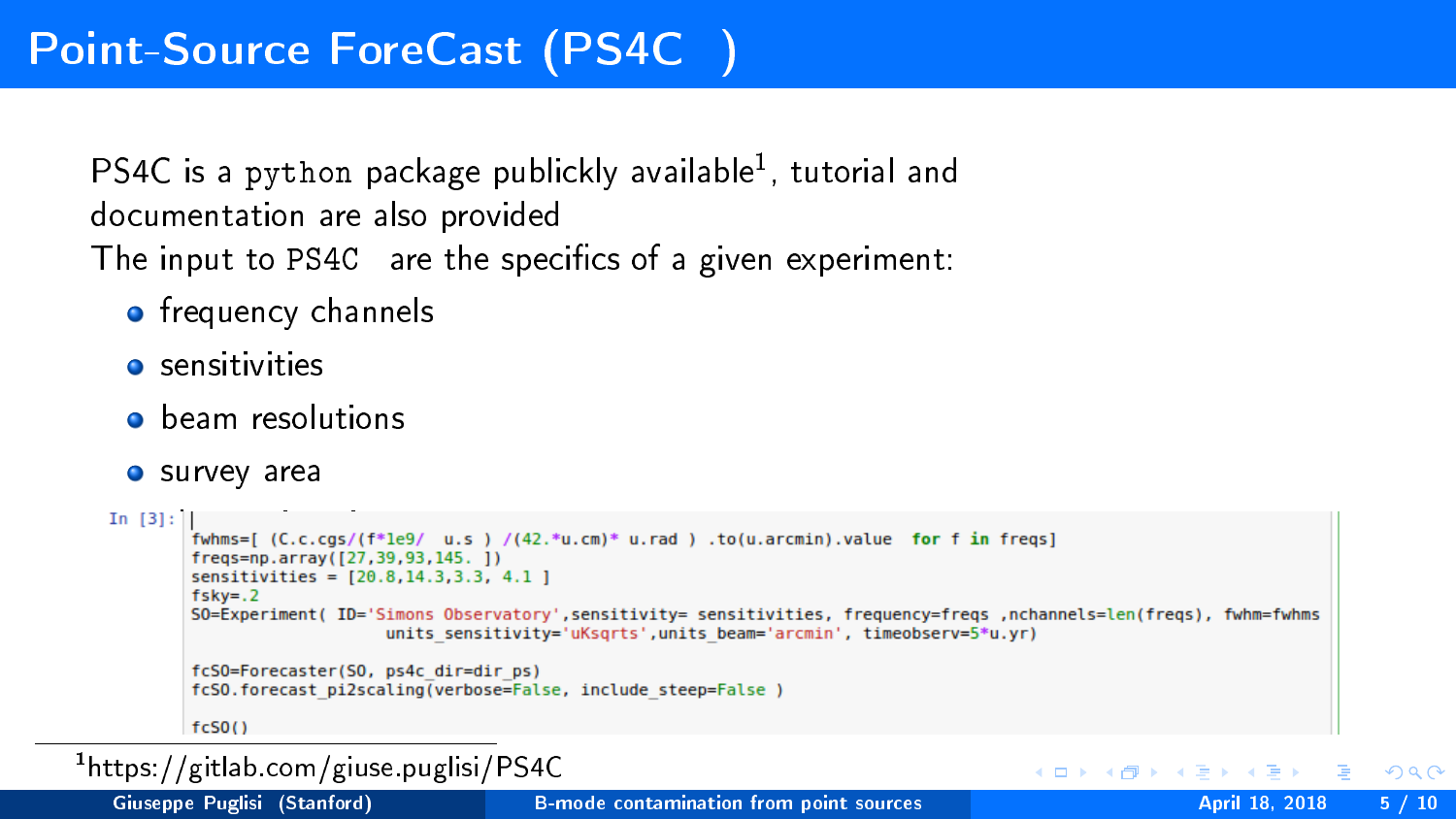• Estimate contribution of undetected sources given a sensitivity intensity flux cut  $S < S_{cut} = 3\sigma_n$ 

$$
C_{\ell}^{TT,\nu_b} \propto \int_0^{S_{cut}} dS S^2 \frac{dN_{\nu_b}}{dS}
$$

with  $n(S)$ , differential number counts from total intensity measurements

polarization power spectra:  $C_\ell^{BB} \propto C_\ell^{TT,\nu_b}\langle \Pi_{\nu_b}^2\rangle$  see for further details Puglisi et al. (2017)

|                | Frequency [GHz]        | Sensitivity $[\mu$ K arcmin | <b>FWHM</b>     | $f_{sky}$ |
|----------------|------------------------|-----------------------------|-----------------|-----------|
| QUIJOTE        | 11, 13, 17, 19         | 1800                        | $1^{\circ}$     | 50%       |
| $CMB - S2$     | 95 150                 | 25.30                       | 3.5'            | $5\%$     |
| CMB-S3 SA      | 30, 40, 95, 150        | 8, 6, 1, 2                  | $1^{\circ}$     | 20%       |
| CMB -S3 LA     | 30, 40, 95, 150        | 8, 6, 1, 2                  | 10', 7', 3', 2' | 20%       |
| LiteBIRD       | 40, 50, 60, 68, 78     | 53, 32, 25, 19, 15          | $1^{\circ}$     | 100%      |
|                | 89, 100, 119, 140, 166 | 12, 15.6, 12.6, 8.3, 8.7    | $1^{\circ}$     | 100%      |
| <b>CORE150</b> | 60, 100, 145           | 10.6, 7.1, 5.1              | 14', 8', 6'     | 100%      |

 $200$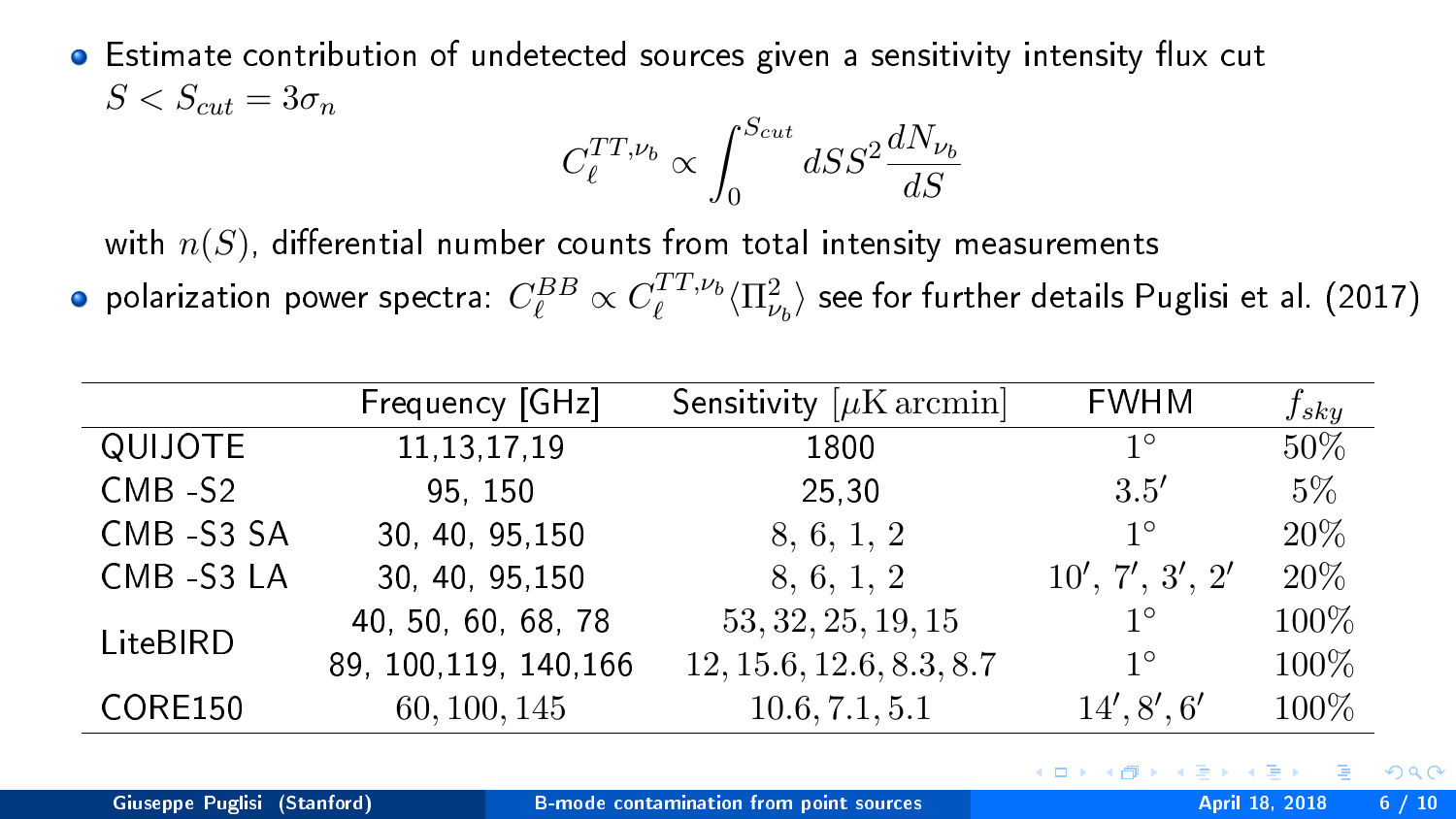



Giuseppe Puglisi (Stanford) [B-mode contamination from point sources](#page-0-0) April 18, 2018 7 / 10

∍

э

ロ  $\rightarrow$   $\rightarrow$   $\rightarrow$   $\rightarrow$   $\rightarrow$   $\rightarrow$   $\rightarrow$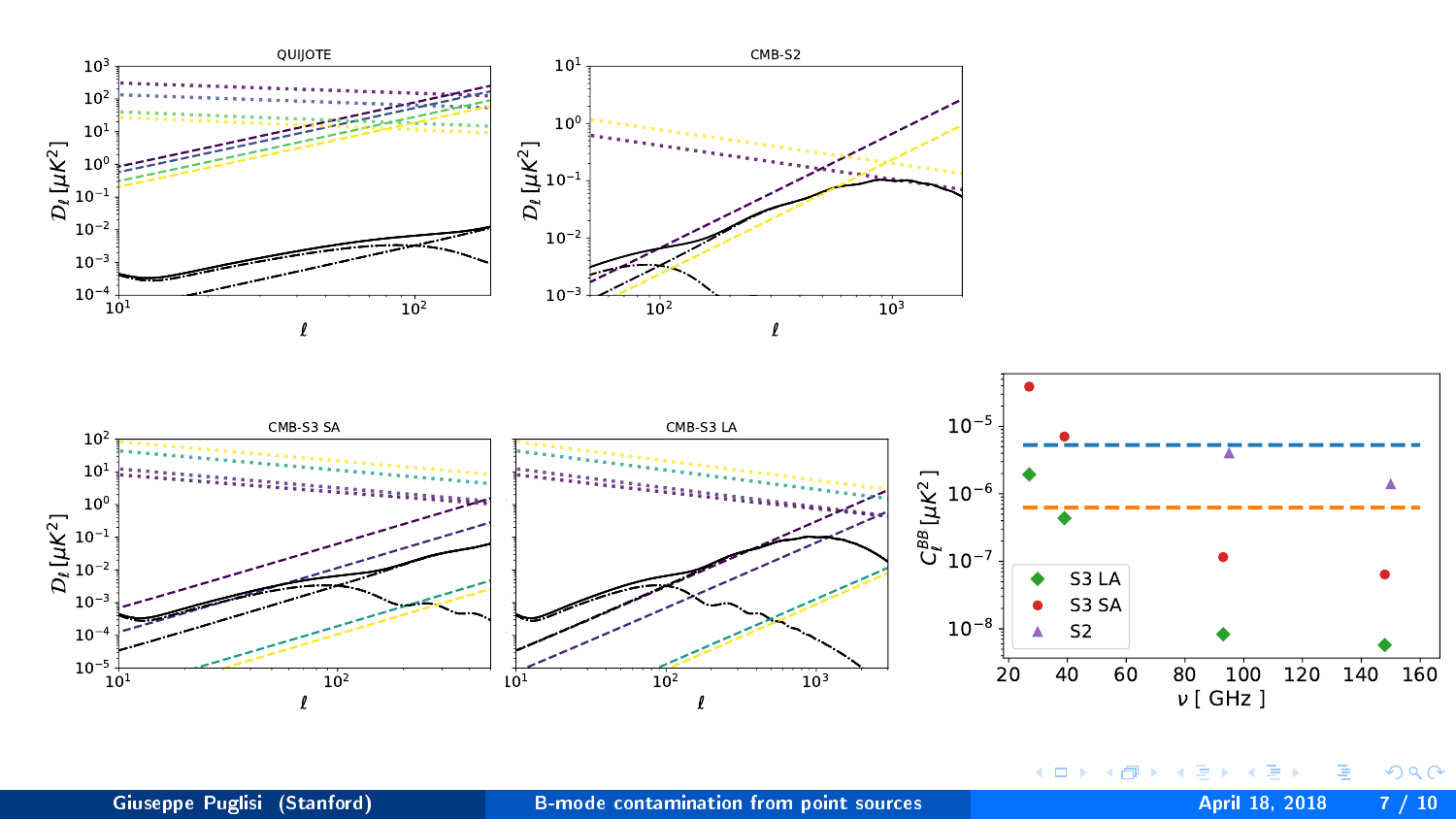



准

イロメ イ部メ イモメ イモメ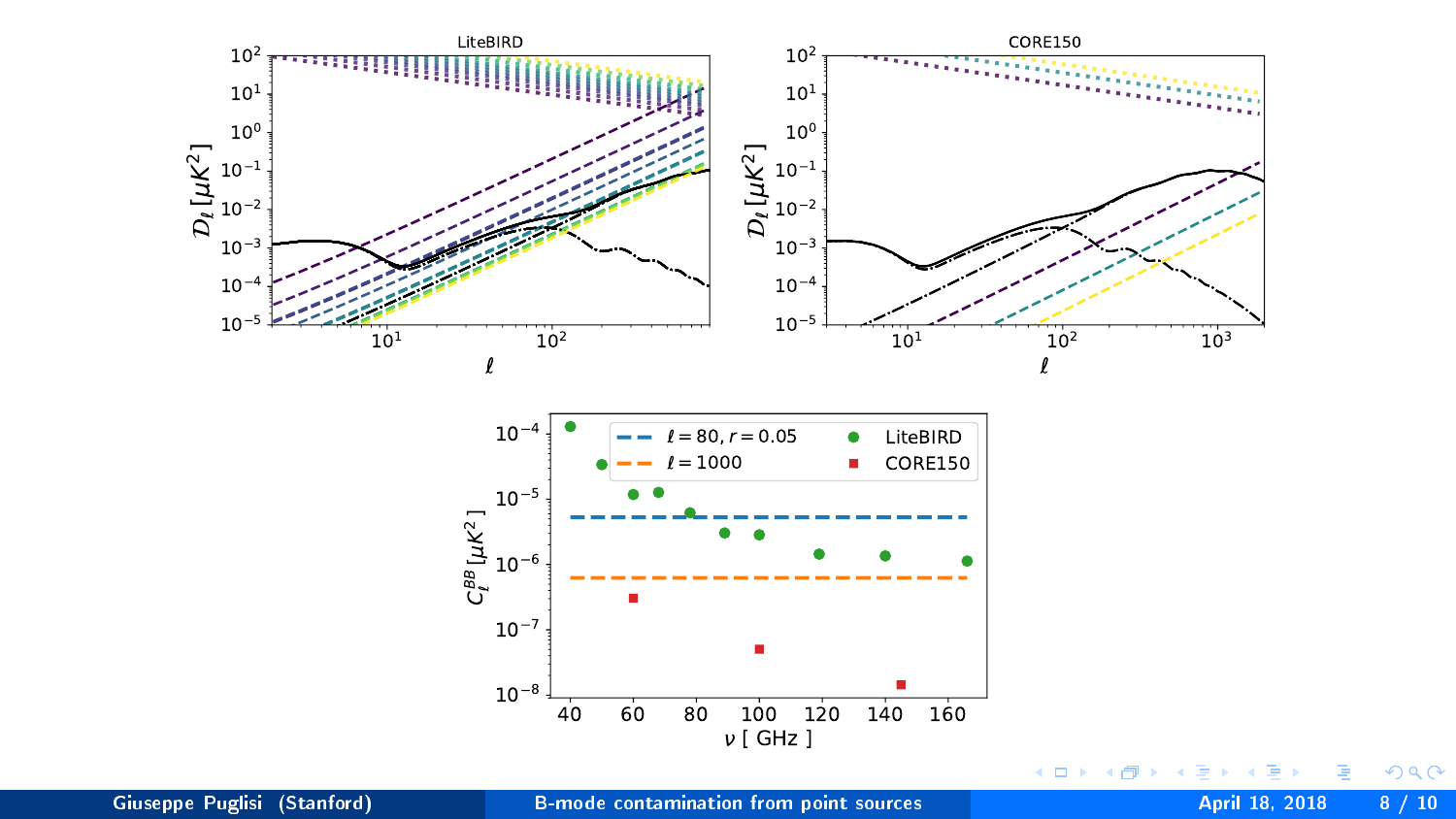- We combined state-of-the-art observations of polarized extra-galactic radio sources from 20 to 100 GHz
- We applied our forecast package PS4C to the case of current and forthcoming CMB experiments from ground and space
- Undetected polarized extra-galactic radio sources can contaminate CMB small angular scales
- Future CMB experiments will detect an increasing number of polarized radio sources (up to  $\sim$  2000) at high-radio frequencies (from 20 to 220 GHz)
- **•** Dusty sources are not included in this analysis (they are expected to dominate above 150 GHz)

 $2990$